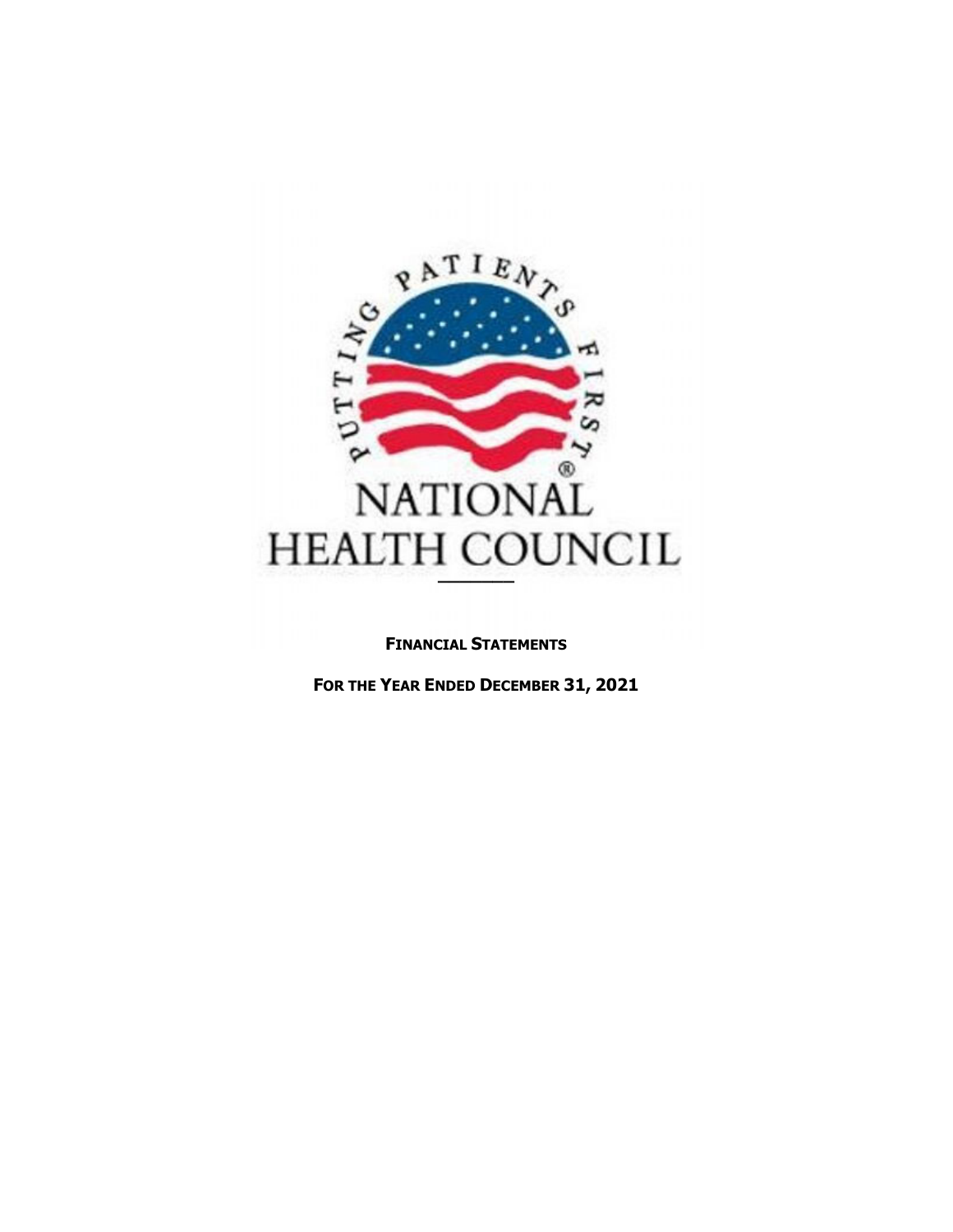

# **Independent Auditors' Report**

The Board of Directors National Health Council Washington, D.C.

# **Opinion**

We have audited the accompanying financial statements of National Health Council (the NHC), which comprise the statement of financial position as of December 31, 2021, and the related statements of activities, functional expenses and cash flows for the year then ended, and the related notes to the financial statements.

In our opinion, the financial statements referred to above present fairly, in all material respects, the financial position of National Health Council as of December 31, 2021, and the changes in its net assets and its cash flows for the year then ended in accordance with accounting principles generally accepted in the United States of America.

#### **Basis for Opinion**

We conducted our audit in accordance with auditing standards generally accepted in the United States of America. Our responsibilities under those standards are further described in the Auditor's Responsibilities for the Audit of the Financial Statements section of our report. We are required to be independent of the NHC and to meet our other ethical responsibilities in accordance with the relevant ethical requirements relating to our audit. We believe that the audit evidence we have obtained is sufficient and appropriate to provide a basis for our audit opinion.

#### **Responsibilities of Management for the Financial Statements**

Management is responsible for the preparation and fair presentation of the financial statements in accordance with accounting principles generally accepted in the United States of America, and for the design, implementation, and maintenance of internal control relevant to the preparation and fair presentation of financial statements that are free from material misstatement, whether due to fraud or error.

In preparing the financial statements, management is required to evaluate whether there are conditions or events, considered in the aggregate, that raise substantial doubt about the NHC's ability to continue as a going concern within one year after the date that the financial statements are available to be issued.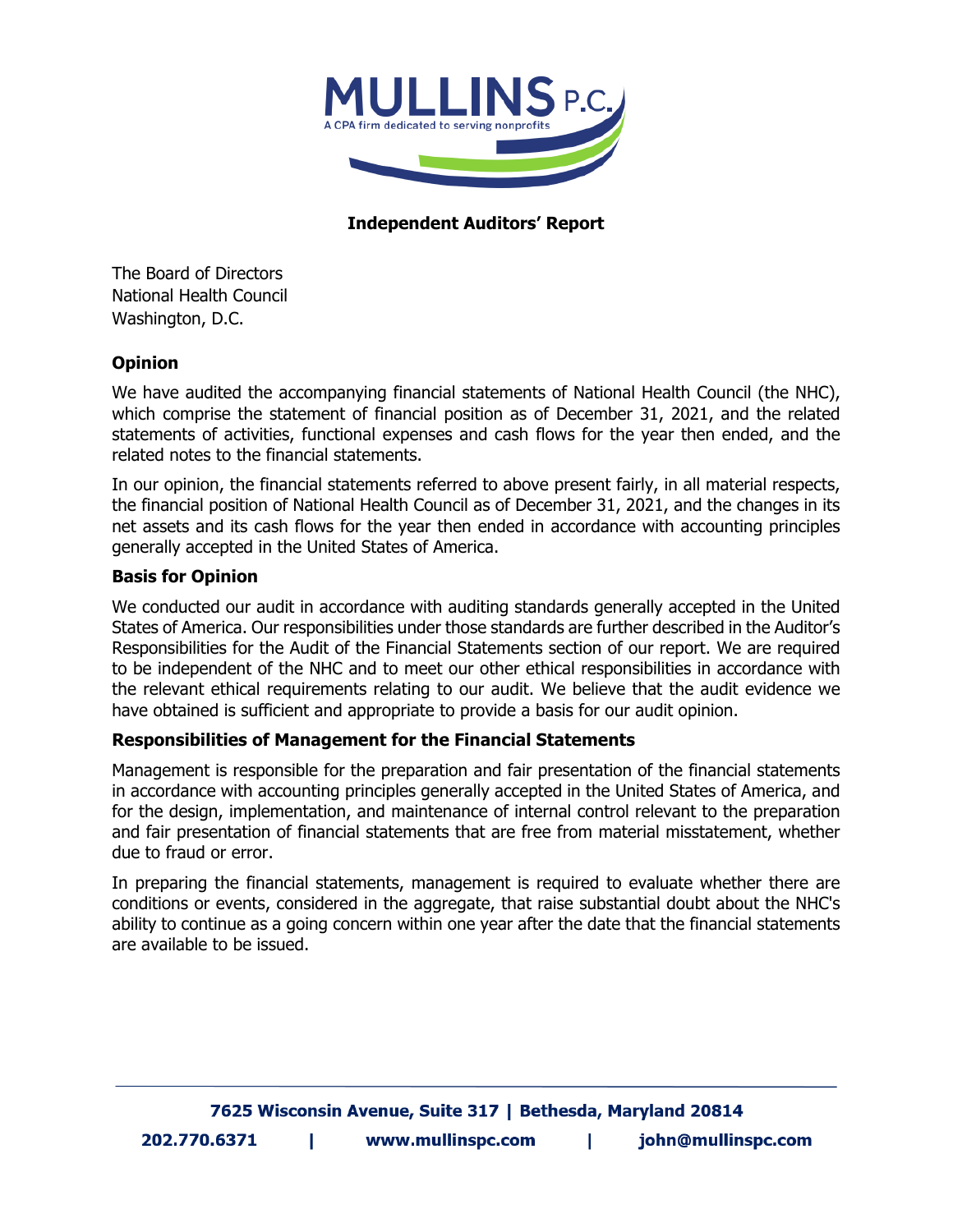The Board of Directors National Health Council Washington, D.C.

#### **Auditor's Responsibilities for the Audit of the Financial Statements**

Our objectives are to obtain reasonable assurance about whether the financial statements as a whole are free from material misstatement, whether due to fraud or error, and to issue an auditor's report that includes our opinion. Reasonable assurance is a high level of assurance but is not absolute assurance and therefore is not a guarantee that an audit conducted in accordance with generally accepted auditing standards will always detect a material misstatement when it exists. The risk of not detecting a material misstatement resulting from fraud is higher than for one resulting from error, as fraud may involve collusion, forgery, intentional omissions, misrepresentations, or the override of internal control. Misstatements, including omissions, are considered material if there is a substantial likelihood that, individually or in the aggregate, they would influence the judgment made by a reasonable user based on the financial statements.

In performing an audit in accordance with generally accepted auditing standards, we:

- Exercise professional judgment and maintain professional skepticism throughout the audit.
- Identify and assess the risks of material misstatement of the financial statements, whether due to fraud or error, and design and perform audit procedures responsive to those risks. Such procedures include examining, on a test basis, evidence regarding the amounts and disclosures in the financial statements.
- Obtain an understanding of internal control relevant to the audit in order to design audit procedures that are appropriate in the circumstances, but not for the purpose of expressing an opinion on the effectiveness of the NHC's internal control. Accordingly, no such opinion is expressed.
- Evaluate the appropriateness of accounting policies used and the reasonableness of significant accounting estimates made by management, as well as evaluate the overall presentation of the financial statements.
- Conclude whether, in our judgment, there are conditions or events, considered in the aggregate, that raise substantial doubt about the NHC's ability to continue as a going concern for a reasonable period of time.

We are required to communicate with those charged with governance regarding, among other matters, the planned scope and timing of the audit, significant audit findings, and certain internal control related matters that we identified during the audit.

#### **Report on Summarized Comparative Information**

We have previously audited the NHC's 2020 financial statements, and we expressed an unmodified audit opinion on those audited financial statements in our report dated June 8, 2021. In our opinion, the summarized comparative information presented herein as of and for the year ended December 31, 2020, is consistent, in all material respects, with the audited financial statements from which it has been derived.

Mull: PC

March 31, 2022

Bethesda, Maryland **Certified Public Accountants**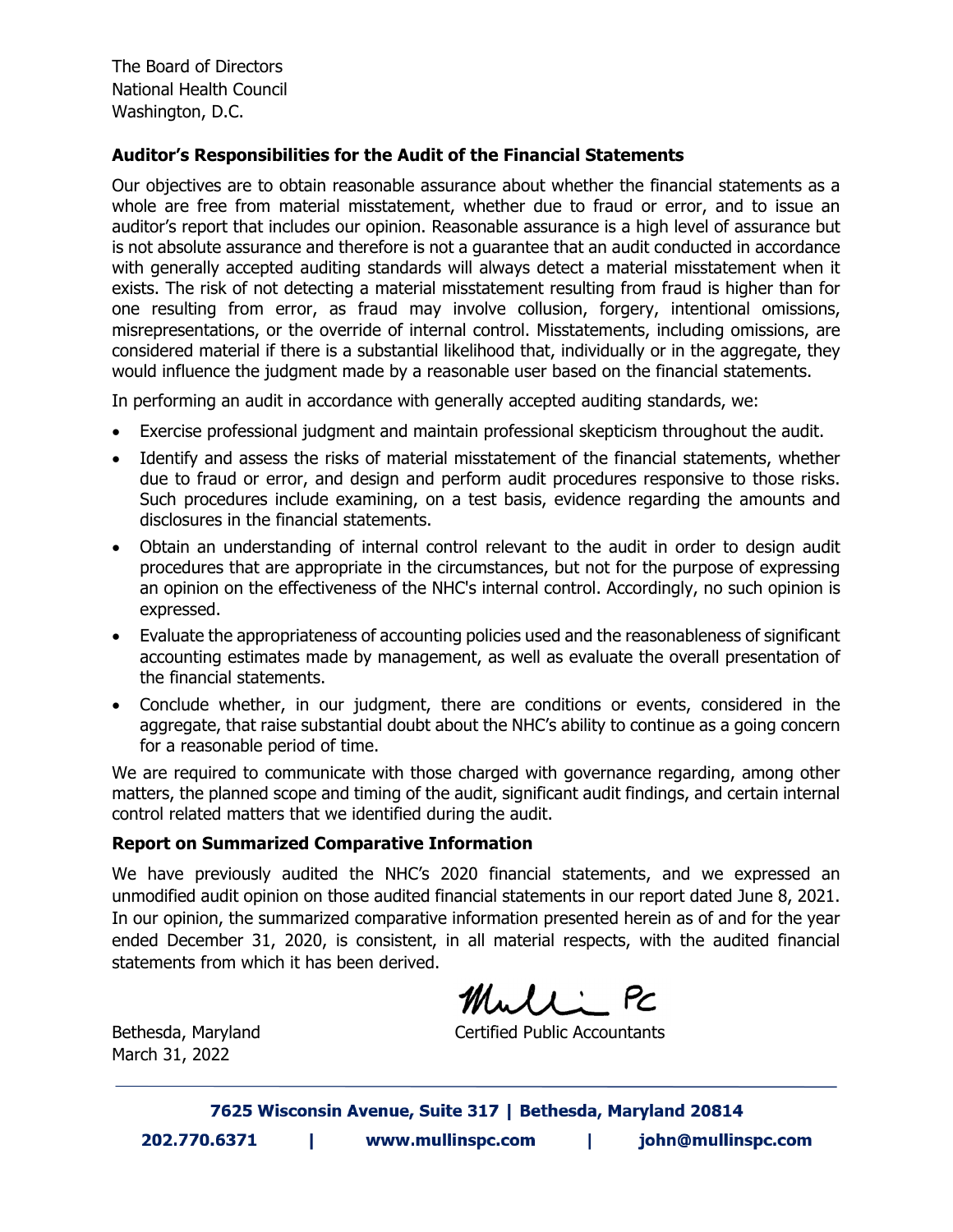# **Statement of Financial Position December 31, 2021 With Comparative Totals As of December 31, 2020**

| <b>Assets</b>                                                                                                                                                                                                                |                                                 |            |                                                            |
|------------------------------------------------------------------------------------------------------------------------------------------------------------------------------------------------------------------------------|-------------------------------------------------|------------|------------------------------------------------------------|
|                                                                                                                                                                                                                              | 2021                                            |            | 2020                                                       |
| <b>Current Assets</b><br>Cash and Cash Equivalents<br>Investments<br>Pledges Receivable<br>Receivables from Contracts<br>Prepaid Expenses and Other                                                                          | 3,857,264<br>\$<br>562,178<br>222,687<br>75,187 | \$         | 3,731,209<br>567,506<br>187,495<br>24,456<br>52,894        |
| <b>Total Current Assets</b>                                                                                                                                                                                                  | 4,717,316                                       |            | 4,563,560                                                  |
| <b>Property and Equipment, Net</b><br><b>Security Deposits</b>                                                                                                                                                               | 73,448<br>15,878                                |            | 116,079<br>15,878                                          |
| <b>Total Assets</b>                                                                                                                                                                                                          | 4,806,642<br>S.                                 | \$         | 4,695,517                                                  |
| <b>Liabilities and Net Assets</b>                                                                                                                                                                                            |                                                 |            |                                                            |
| <b>Current Liabilities</b><br>Accounts Payable and Accrued Expenses<br>Forgivable Loan - PPP<br><b>Deferred Contract Revenues</b><br>Deferred Membership Dues<br>Deferred Revenue - Other<br>Deferred Rent - Current Portion | \$<br>258,742<br>805,200<br>37,414              | \$         | 223,044<br>305,658<br>12,500<br>698,800<br>5,000<br>37,414 |
| <b>Total Current Liabilities</b>                                                                                                                                                                                             | 1,101,356                                       |            | 1,282,416                                                  |
| <b>Long-Term Liabilities</b><br>Deferred Rent<br>Total Long-Term Liabilities                                                                                                                                                 | 104,768<br>104,768                              | $\sqrt{5}$ | 142,182<br>142,182                                         |
| <b>Total Liabilities</b>                                                                                                                                                                                                     | 1,206,124                                       |            | 1,424,598                                                  |
| <b>Net Assets</b><br><b>Without Donor Restrictions</b><br><b>With Donor Restrictions</b>                                                                                                                                     | 1,721,698<br>1,878,820                          |            | 1,563,859<br>1,707,060                                     |
| <b>Total Net Assets</b>                                                                                                                                                                                                      | 3,600,518                                       |            | 3,270,919                                                  |
| <b>Total Liabilities and Net Assets</b>                                                                                                                                                                                      | \$4,806,642                                     | \$         | 4,695,517                                                  |

**See Accompanying Notes to Financial Statements**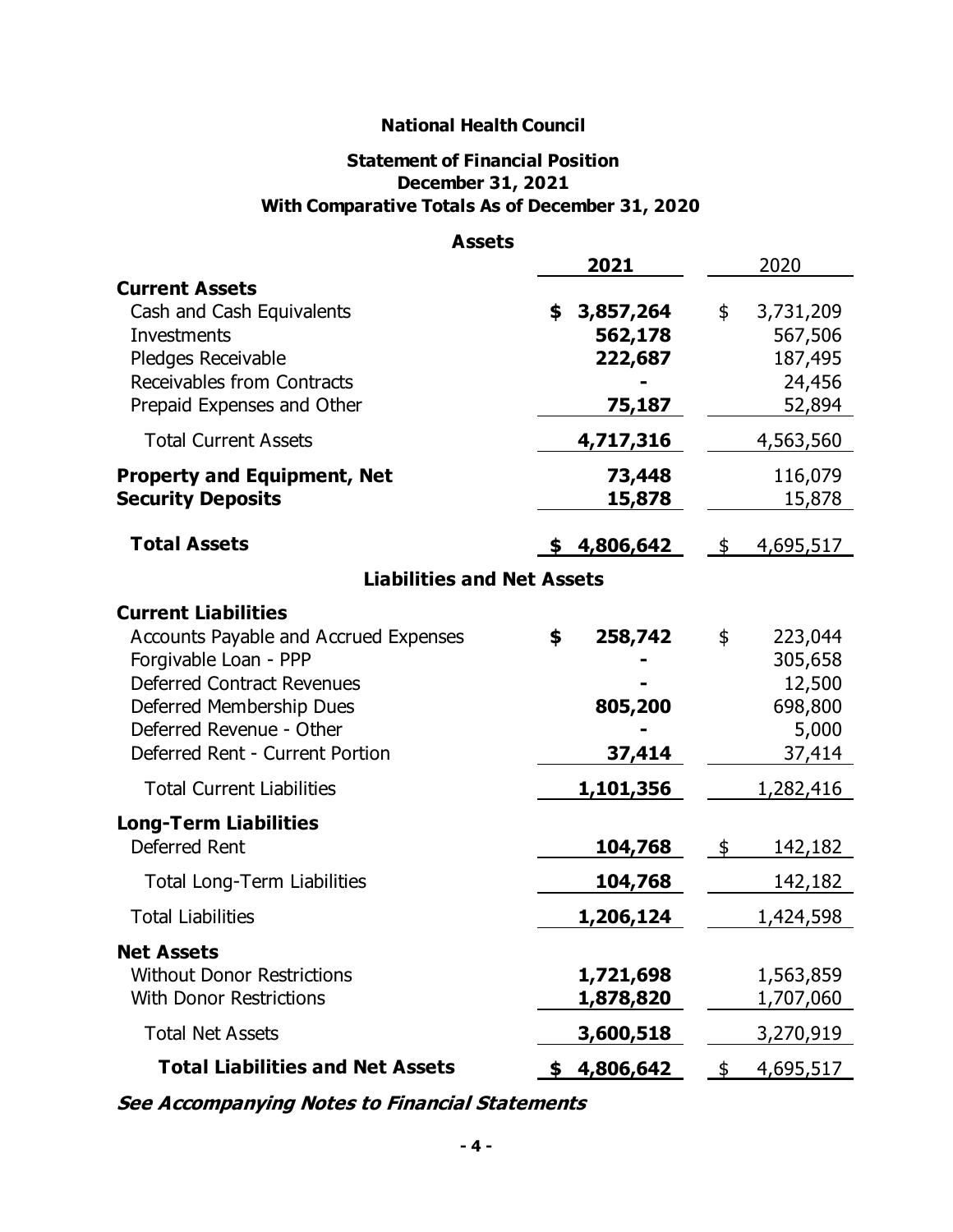#### **Statement of Activities For the Year Ended December 31, 2021 With Comparative Totals For the Year Ended December 31, 2020**

|                                       |                               | 2021                       |                 |                 |  |  |  |
|---------------------------------------|-------------------------------|----------------------------|-----------------|-----------------|--|--|--|
|                                       | Without Donor<br>Restrictions | With Donor<br>Restrictions | <b>Total</b>    | Total           |  |  |  |
| <b>Support and Revenues</b>           |                               |                            |                 |                 |  |  |  |
| Sponsorship Contributions and Grants  | \$                            | 2,481,392<br>\$            | 2,481,392<br>\$ | 2,384,349<br>\$ |  |  |  |
| Contribution - PPP Forgivable Loan    | 305,658                       |                            | 305,658         |                 |  |  |  |
| Membership Dues                       | 1,657,350                     |                            | 1,657,350       | 1,609,700       |  |  |  |
| <b>Contract Services</b>              |                               |                            |                 | 39,708          |  |  |  |
| Honoraria                             | 33,662                        |                            | 33,662          | 33,245          |  |  |  |
| Investment Income (Loss) - Net        | 2,930                         |                            | 2,930           | 28,696          |  |  |  |
| Other                                 | 1,074                         |                            | 1,074           | 7,088           |  |  |  |
| Net Assets Released from Restrictions | 2,309,632                     | (2,309,632)                |                 |                 |  |  |  |
| <b>Total Support and Revenues</b>     | 4,310,306                     | 171,760                    | 4,482,066       | 4,102,786       |  |  |  |
| <b>Expenses</b>                       |                               |                            |                 |                 |  |  |  |
| Program Services                      |                               |                            |                 |                 |  |  |  |
| <b>Member Services</b>                | 1,000,730                     |                            | 1,000,730       | 1,343,595       |  |  |  |
| <b>Special Projects</b>               | 1,687,722                     |                            | 1,687,722       | 1,239,368       |  |  |  |
| Conferences                           | 357,273                       |                            | 357,273         | 646,945         |  |  |  |
| Publications                          | 36,391                        |                            | 36,391          | 9,898           |  |  |  |
| <b>Total Program Services</b>         | 3,082,116                     |                            | 3,082,116       | 3,239,806       |  |  |  |
| <b>Supporting Services</b>            |                               |                            |                 |                 |  |  |  |
| General and Administrative            | 512,476                       |                            | 512,476         | 647,455         |  |  |  |
| Governance                            | 185,823                       |                            | 185,823         | 68,173          |  |  |  |
| Membership Development                | 89,646                        |                            | 89,646          | 38,920          |  |  |  |
| Fundraising                           | 66,600                        |                            | 66,600          | 44,047          |  |  |  |
| Strategic Planning                    | 215,806                       |                            | 215,806         | 130             |  |  |  |
| <b>Total Supporting Services</b>      | 1,070,351                     |                            | 1,070,351       | 798,725         |  |  |  |
| <b>Total Expenses</b>                 | 4,152,467                     |                            | 4,152,467       | 4,038,531       |  |  |  |
| Changes in Net Assets                 | 157,839                       | 171,760                    | 329,599         | 64,255          |  |  |  |
| Net Assets, Beginning of Period       | 1,563,859                     | 1,707,060                  | 3,270,919       | 3,206,664       |  |  |  |
| Net Assets, End of Period             | \$1,721,698                   | \$1,878,820                | 3,600,518<br>\$ | \$3,270,919     |  |  |  |

**See Accompanying Notes to Financial Statements**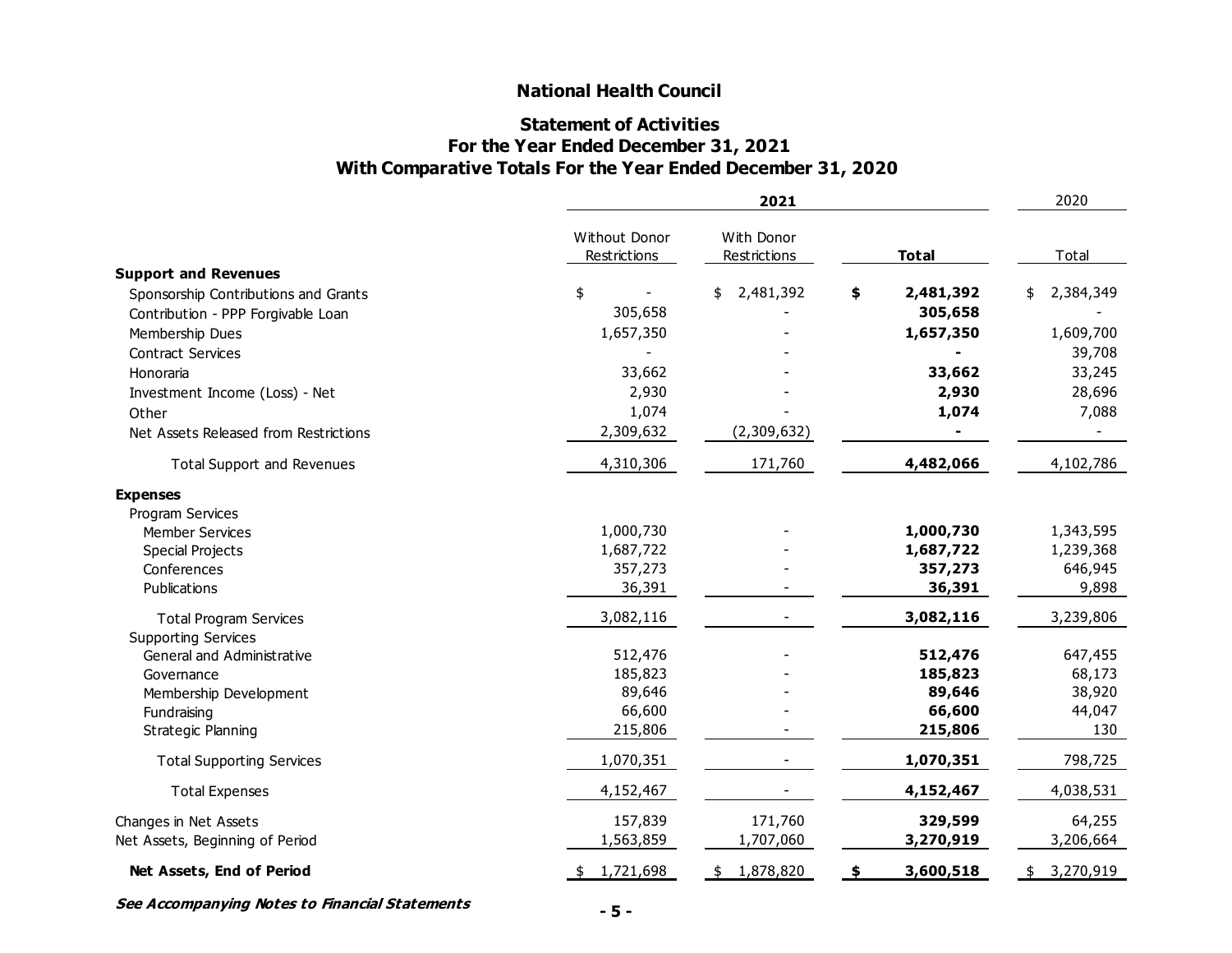# **Statement of Functional Expenses For the Year Ended December 31, 2021 With Comparative Totals For the Year Ended December 31, 2020**

|                           |                    |    |                     |    |             |              |                            |                               | 2021 |            |  |                           |  |             |                          |                 | 2020      |
|---------------------------|--------------------|----|---------------------|----|-------------|--------------|----------------------------|-------------------------------|------|------------|--|---------------------------|--|-------------|--------------------------|-----------------|-----------|
|                           |                    |    | Program Services    |    |             |              | <b>Supporting Services</b> |                               |      |            |  |                           |  |             |                          |                 |           |
|                           | Member<br>Services |    | Special<br>Projects |    | Conferences | Publications |                            | General and<br>Administrative |      | Governance |  | Membership<br>Development |  | Fundraising | Strategic<br>Planning    | <b>Total</b>    | Total     |
| Personnel Costs           | \$<br>640,415      | \$ | 937,228             | \$ | 212,943     | 25,294       |                            | 231,575                       |      | 162,129    |  | 78,570                    |  | 57,527      | \$<br>156,121            | 2,501,802<br>\$ | 2,439,528 |
| Professional Fees         | 265,509            |    | 603,616             |    | 81,347      | 8,023        |                            | 234,719                       |      | 3,335      |  | 1,608                     |  | 1,184       | 40,808                   | 1,240,149       | 1,132,175 |
| Meetings and Conferences  |                    |    | 32,838              |    | 36,540      |              |                            |                               |      |            |  |                           |  |             |                          | 69,378          | 126,461   |
| Travel                    |                    |    |                     |    |             |              |                            | 525                           |      |            |  | $\blacksquare$            |  | 924         | $\sim$                   | 1,449           | 4,540     |
| Office Expense            | 1,813              |    | 2,608               |    | 632         | 70           |                            | 609                           |      | 1,187      |  | 221                       |  | 161         | 435                      | 7,736           | 13,767    |
| Occupancy                 | 57,473             |    | 84,196              |    | 19,471      | 2,295        |                            | 19,554                        |      | 14,638     |  | 7,057                     |  | 5,195       | 14,079                   | 223,958         | 217,288   |
| Insurance                 | 4,715              |    | 6,901               |    | 1,568       | 186          |                            | 1,705                         |      | 1,194      |  | 578                       |  | 424         | 1,150                    | 18,421          | 15,473    |
| Depreciation              | 10,939             |    | 16,027              |    | 3,707       | 437          |                            | 3,723                         |      | 2,786      |  | 1,343                     |  | 989         | 2,680                    | 42,631          | 47,097    |
| Dues and Subscriptions    | 17,470             |    | 100                 |    |             |              |                            | 3,037                         |      |            |  |                           |  |             | $\overline{\phantom{0}}$ | 20,607          | 17,926    |
| Staff Development         | 209                |    |                     |    | 338         |              |                            | 16,238                        |      |            |  | $\overline{\phantom{a}}$  |  |             | $\sim$                   | 16,785          | 8,154     |
| Advertising and Promotion |                    |    | 1,008               |    | -           |              |                            |                               |      |            |  |                           |  |             |                          | 1,008           | 8,187     |
| Interest and Fees         | 2,187              |    | 3,200               |    | 727         | 86           |                            | 791                           |      | 554        |  | 269                       |  | 196         | 533                      | 8,543           | 7,935     |
| <b>Total Expenses</b>     | \$1,000,730        | S. | 1,687,722           | S. | 357,273     | 36,391       |                            | 512,476                       |      | 185,823    |  | 89,646                    |  | 66,600      | \$<br>215,806            | \$4,152,467     | 4,038,531 |

# **See Accompanying Notes to Financial Statements**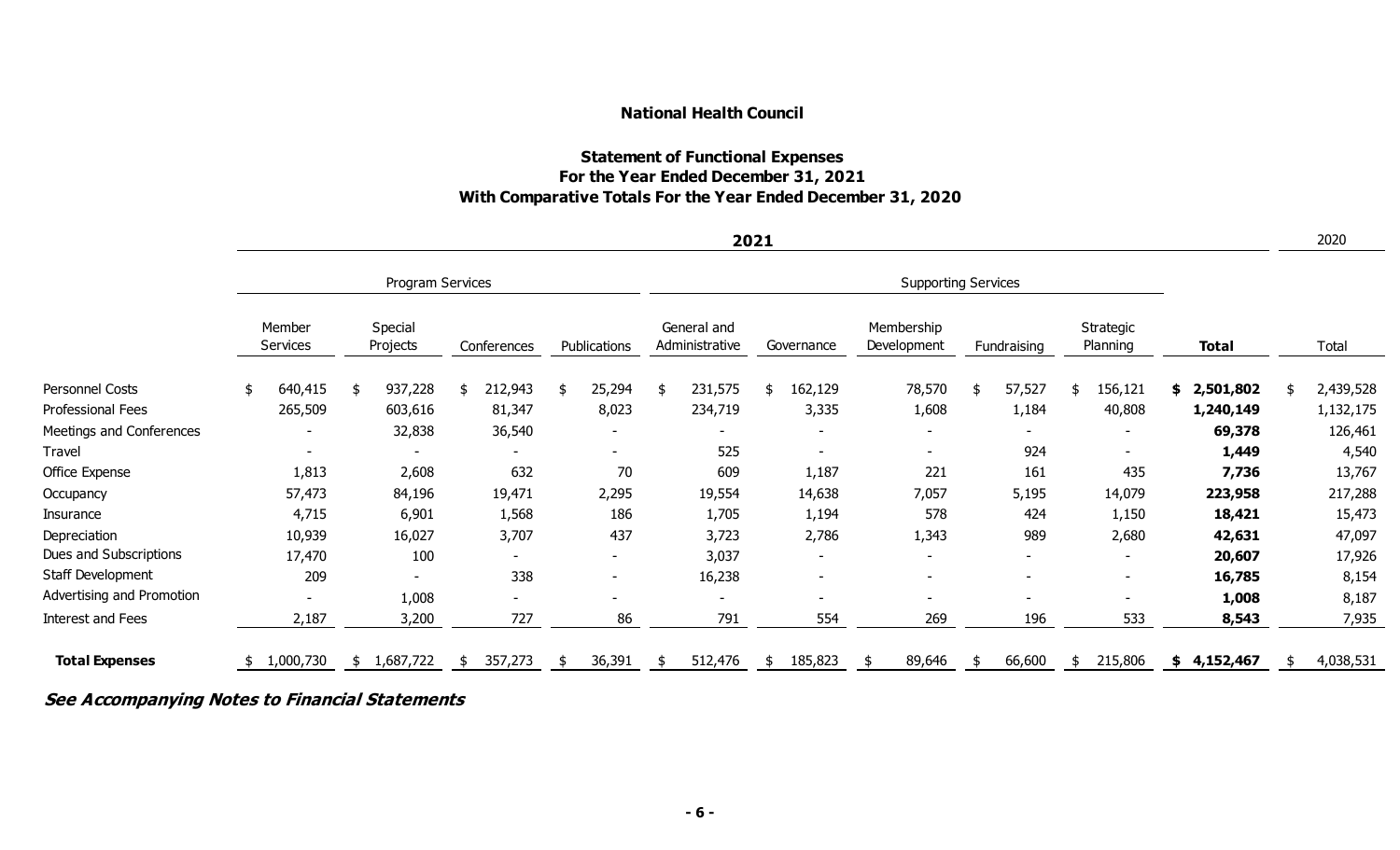# **With Comparative Totals For the Year Ended December 31, 2020 For the Year Ending December 31, 2021 Statement of Cash Flows**

|                                                      | 2021          | 2020         |  |
|------------------------------------------------------|---------------|--------------|--|
| <b>Cash Flows from Operating Activities</b>          |               |              |  |
| Change in Net Assets                                 | \$<br>329,599 | \$<br>64,255 |  |
| Adjustments to Reconcile Change in Net Assets to     |               |              |  |
| Net Cash Provided by (Used in) Operating Activities  |               |              |  |
| Depreciation                                         | 42,631        | 47,097       |  |
| Net (Gains) Losses on Investments                    | 13,263        | (8,930)      |  |
| Deferred Rent                                        | (37, 414)     | (31, 864)    |  |
| (Increase) Decrease in Assets                        |               |              |  |
| Pledges Receivable                                   | (35, 192)     | 266,779      |  |
| Receivables from Contracts                           | 24,456        | 102,924      |  |
| Prepaid Expenses and Other                           | (22, 293)     | (17,908)     |  |
| Deferred Compensation Plan Assets                    |               | 42,232       |  |
| Increase (Decrease) in Liabilities                   |               |              |  |
| Accounts Payable and Accrued Expenses                | 35,698        | (27,009)     |  |
| <b>Deferred Contract Revenues</b>                    | (12,500)      | (60, 334)    |  |
| Deferred Membership Dues                             | 106,400       | 217,600      |  |
| Deferred Revenue - Other                             | (5,000)       | 5,000        |  |
| Deferred Compensation Plan Liabilities               |               | (64, 661)    |  |
| Forgivable Loan - PPP                                | (305,658)     |              |  |
| Net Cash Provided by (Used in) Operating Activities  | 133,990       | 535,181      |  |
| <b>Cash Flows from Investing Activities</b>          |               |              |  |
| <b>Purchases of Investments</b>                      | (7,935)       | (12, 539)    |  |
| Net Cash Provided By (Used) in Investing Activities  | (7, 935)      | (12, 539)    |  |
| <b>Cash Flows from Financing Activities</b>          |               |              |  |
| Proceeds from Forgivable Loan - PPP                  |               | 305,658      |  |
| Net Cash Provided By (Used) in Financing Activities  |               | 305,658      |  |
| Net Increase (Decrease) in Cash and Cash Equivalents | 126,055       | 828,300      |  |
| Cash and Cash Equivalents, Beginning of Period       | 3,731,209     | 2,902,909    |  |
| <b>Cash and Cash Equivalents, End of Period</b>      | \$3,857,264   | \$3,731,209  |  |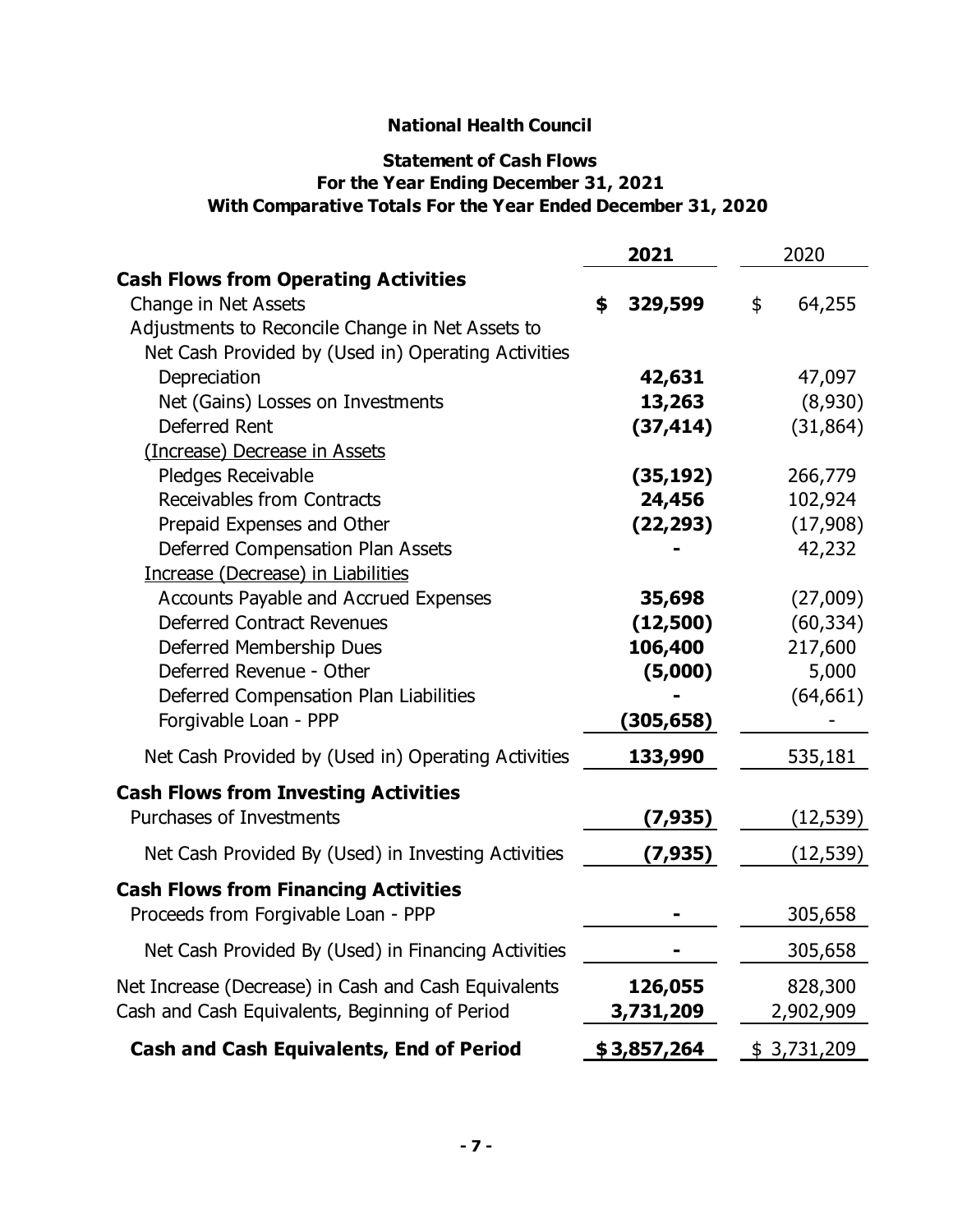#### **1. ORGANIZATION AND PURPOSE**

The National Health Council, Inc. (the NHC) is a not-for-profit organization that provides national focus for sharing common concerns, evaluating needs, and pooling ideas and resources for national organizations in the health field.

#### **2. SUMMARY OF SIGNIFICANT ACCOUNTING POLICIES**

#### **Basis of Presentation**

The accompanying financial statements are presented in accordance with the accrual basis of accounting, whereby revenue is recognized when earned and expenses are recognized when incurred.

The financial statements of the NHC have been prepared in accordance with U.S. generally accepted accounting principles (US GAAP), which requires the NHC to report information regarding its financial position and activities according to the following net asset classifications:

Net Assets Without Donor Restrictions: Net assets that are not subject to donor-imposed restrictions and may be expended for any purpose in performing the primary objectives of the NHC. These net assets may be used at the discretion of management and the Board of Directors.

Net Assets With Donor Restrictions: Net assets subject to stipulations imposed by donors and grantors. Some donor restrictions are temporary in nature; those restrictions will be met by actions of the NHC or by the passage of time. Other donor restrictions are perpetual in nature, whereby the donor has stipulated the funds be maintained in perpetuity.

Donor restricted contributions are reported as increases in net assets with donor restrictions. When a restriction expires, net assets are reclassified from net assets with donor restrictions to net assets without donor restrictions in the statements of activities.

#### **Use of Estimates**

The preparation of the financial statements in conformity with US GAAP requires management to make estimates and assumptions that affect the reported amounts of assets and liabilities at the date of the financial statements and the reported amounts of revenue and expenses during the reporting period.

Accordingly, actual results could differ from those estimates.

#### **Cash Equivalents**

The NHC considers all cash and other highly liquid investments with initial maturities of three months or less to be cash equivalents.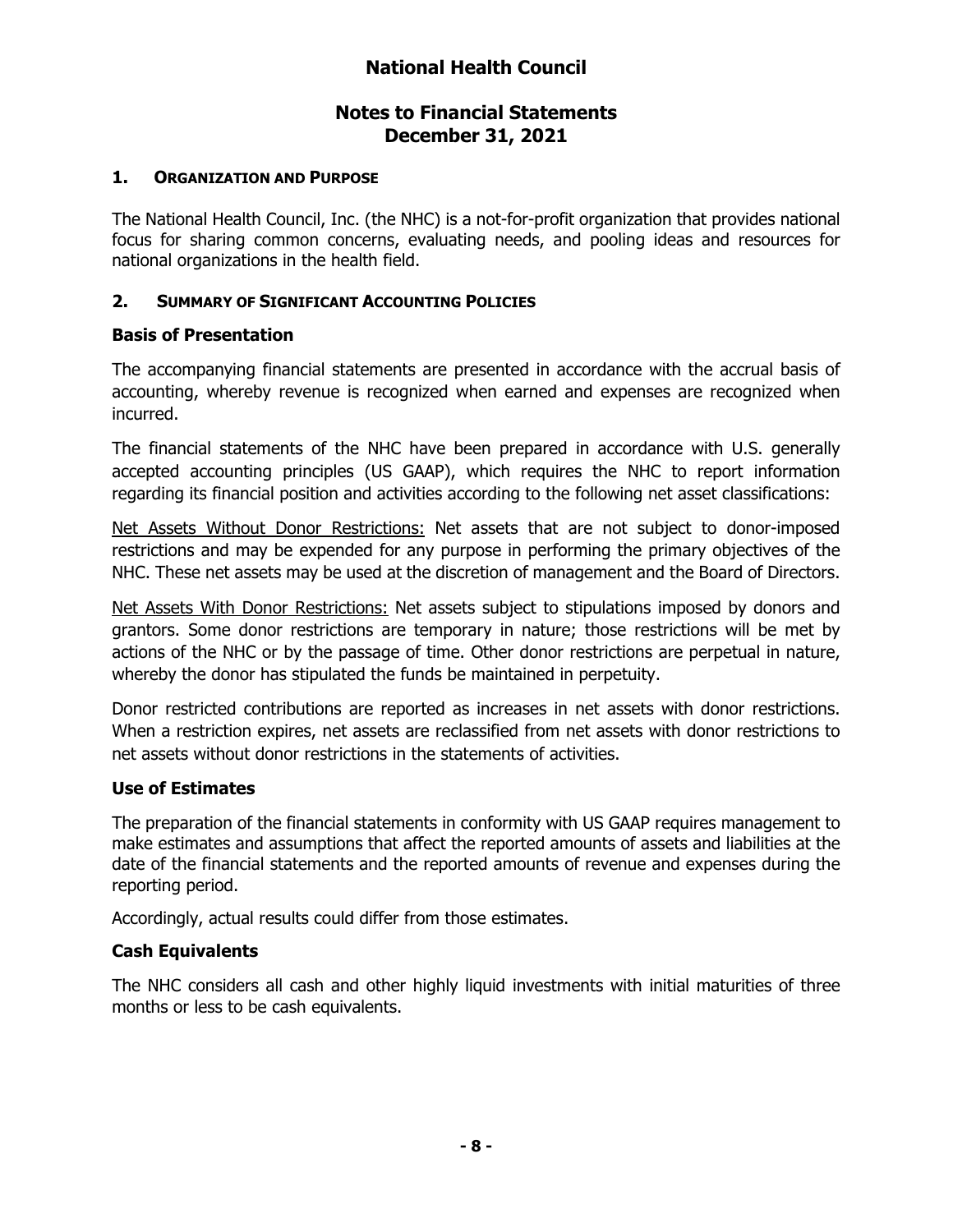# **2. SUMMARY OF SIGNIFICANT ACCOUNTING POLICIES (CONTINUED)**

#### **Investments and Fair Value Measurements**

Investments in marketable securities with readily determinable fair values are stated at fair value. Unrealized gains and losses are included in the change in net assets in the accompanying statements of activities.

# **Pledges and Contracts Receivable**

Pledges receivable represent sponsorships pledged but not yet received. Contracts receivables represent amounts billed but not yet collected. These items, which are uncollateralized, are stated at the amount management expects to collect from balances outstanding at year-end. All pledges are expected to be collected within one year. Based on management's assessment of the payment history of members with outstanding balances and management's current relationships with those members, management has concluded that realization losses, if any, on balances outstanding at year-end would be immaterial.

#### **Property and Equipment**

Property and equipment is recorded at cost. The NHC capitalizes assets whose costs are in excess of \$2,000. Depreciation is computed using the straight-line method over estimated useful lives of three to ten years. Amortization of leasehold improvements is taken over the term of the lease. Expenditures for maintenance and repairs are charged to expense as incurred.

When property and equipment is retired or otherwise disposed of, the cost and related accumulated depreciation are removed from the accounts with any resulting gain or loss reflected in income or expense.

#### **Revenue Recognition**

In accordance with Financial Accounting Standards Board's Accounting Standards Update 2014- 09, Revenue from Contracts with Customers (Topic 606), the NHC recognizes revenues from contracts with customers when control of the promised goods or services is transferred to its customers and members in an amount that reflects the consideration the NHC expects to be entitled to in exchange for those goods or services.

The NHC's membership includes both national and international organizations, though the majority of organizations are based in the United States. The coalition of members is a broadbased network of various organizations which promote the well-being, and provide services to, the overall patient community. Contracts with members are implied based on a publicized listing of membership benefits. Since membership payments are required in advance, the uncertainty of payment is generally low. Contracts for other services are local in nature and uncertainty of payment is mitigated through progress payments as tasks are completed.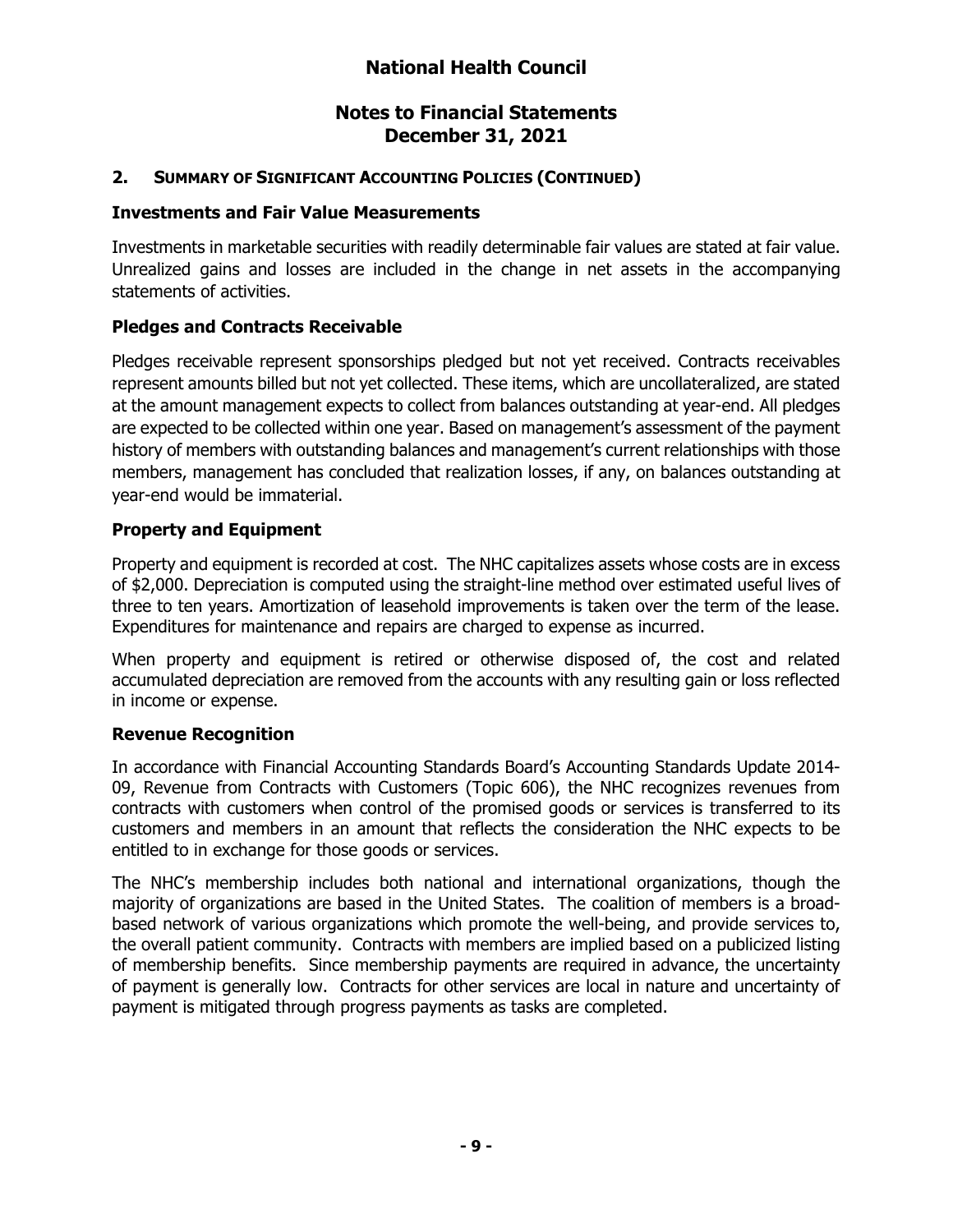#### **2. SUMMARY OF SIGNIFICANT ACCOUNTING POLICIES (CONTINUED)**

#### **Revenue Recognition (Continued)**

Performance obligations for membership benefits are satisfied over time during the calendar year. All members have a calendar year membership period. Membership dues are generally required to be paid in full at the beginning of the calendar year.

The nature of membership services provided by the NHC include opportunities to participate in the policy-making process, access to policy resources and expertise on a broad range of complex issues, conferences and meetings, among other benefits.

Member dues are recognized over a calendar year period for all members. Dues collected in advance are considered contract liabilities and recorded as deferred revenue in the statements of financial position.

Performance obligations for contract services are satisfied over time during the respective contract periods. Payments are received according to agreed-upon schedules based on the performance of tasks. The nature of contract services includes consulting expertise, research, and forums assembled for gathering data and furthering best practices.

Revenue from contracts with customers is recognized when control of the promised goods or services is transferred, in the amount that reflects the consideration the NHC expects to be entitled to in exchange for those goods and services. Revenue from contracts with customers is disaggregated between memberships and other contract services in the statements of activities. The performance obligations are satisfied over time.

Revenue from grants that are considered conditional contributions are recorded in the statements of activities as part of sponsorship contributions and grants when the conditions have been met.

Contributions are recognized as revenue at the earlier of when they are received or when the NHC has received an unconditional promise to give a specific amount. The NHC reports gifts of cash and other assets as restricted support if they are received with donor stipulations that limit the use of the donated assets.

When a donor restriction expires, that is, when a time restriction ends or a purpose restriction is fulfilled, net assets with donor restrictions are reclassified to net assets without donor restrictions and reported in the statements of activities as net assets released from restrictions.

During the year ended December 31, 2021, the NHC recognized a \$305,658 forgivable loan contribution from the Small Business Administration's (SBA) Paycheck Protection Program (PPP). The forgivable loan was a conditional contribution that could be recognized as revenue when the underlying conditions were met. The NHC treated the forgiveness of the loan as the condition. Legal forgiveness was received in 2021 and the \$305,658 forgivable loan was recognized as a contribution.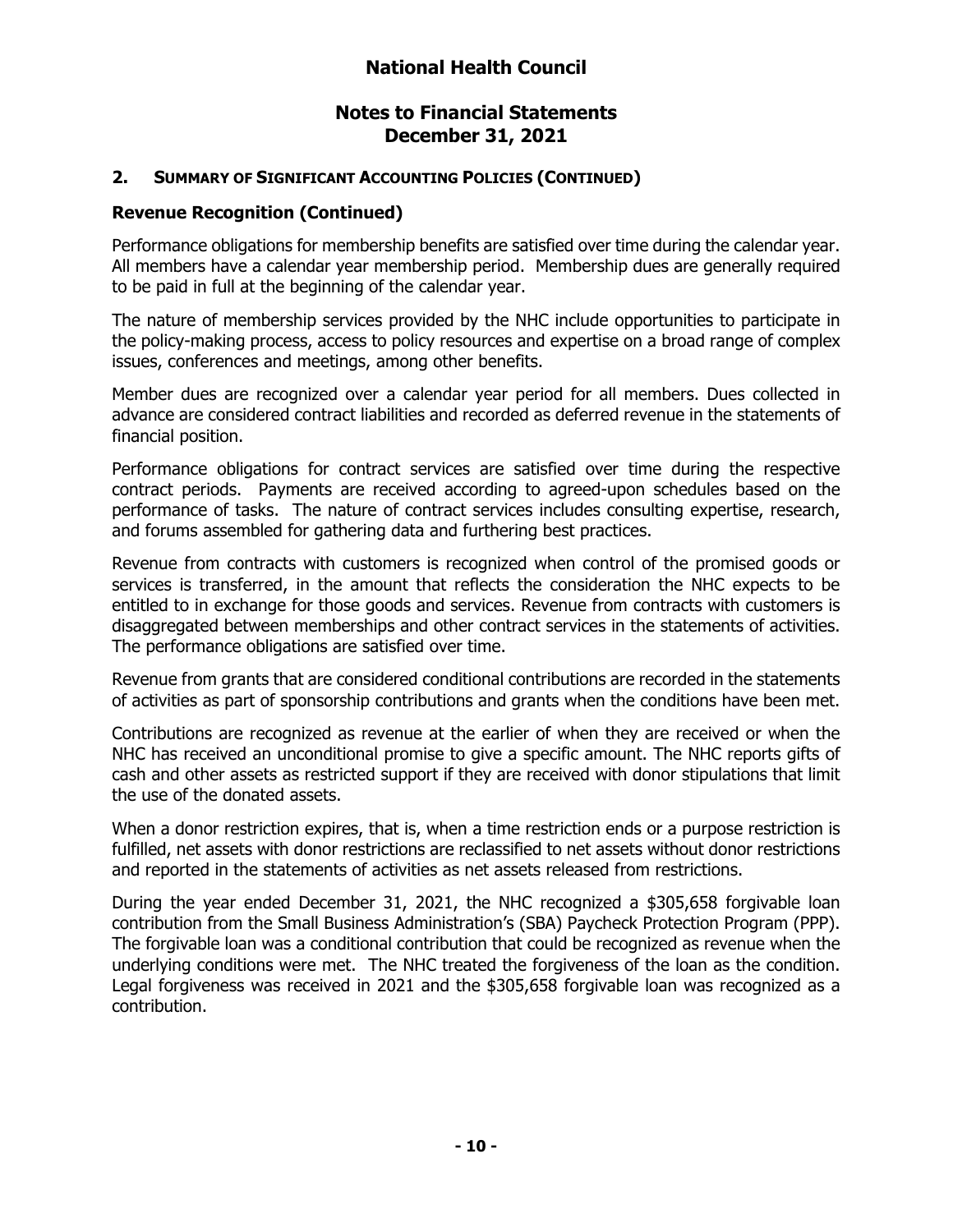# **2. SUMMARY OF SIGNIFICANT ACCOUNTING POLICIES (CONTINUED)**

## **Functional Allocation of Expenses**

The costs of providing various programs and other activities have been summarized on a functional basis in the Statements of Activities and in the Statements of Functional Expenses. Accordingly, certain costs have been allocated among the programs and supporting services benefited.

Expenses directly attributable to a specific functional area are reported as expenses of those functional areas. A portion of the general and administrative costs that benefit multiple functional areas have been allocated across Program and other Supporting Services and are allocated on a reasonable basis that is consistently applied. The expenses that are allocated include computer fees, advertising fees, supplies, telephone, postage and shipping, rent, equipment rental and maintenance, printing, and depreciation, which are allocated on a time and effort basis.

#### **Risks and Uncertainties**

The NHC invests in various investment securities. Investment securities are exposed to various risks such as interest rates, market and credit risks. Due to the level of risk associated with certain investment securities, it is at least reasonably possible that changes in the values of investment securities will occur in the near term and that such changes could materially affect the amounts reported in the accompanying financial statements.

# **Income Tax Status**

The NHC is exempt from the payment of income taxes on its exempt activities under Section 501(c)(3) of the Internal Revenue Code.

The NHC follows the Financial Accounting Standards Board Accounting Standards Codification, which provides guidance on accounting for uncertainty in income taxes recognized in the NHC's financial statements, if any. As of December 31, 2021, the NHC had no unrecognized tax benefits related to uncertain tax positions in its information return that would qualify for either recognition or disclosure in its financial statements.

The NHC's policy would be to recognize interest and penalties on tax positions related to its unrecognized tax benefits in income tax expense in the financial statements. Through December 31, 2021, there have been no matters that would have resulted in an accrual for interest and/or penalties.

Generally, the tax years before 2018 are no longer subject to examination by federal, state, or local taxing authorities.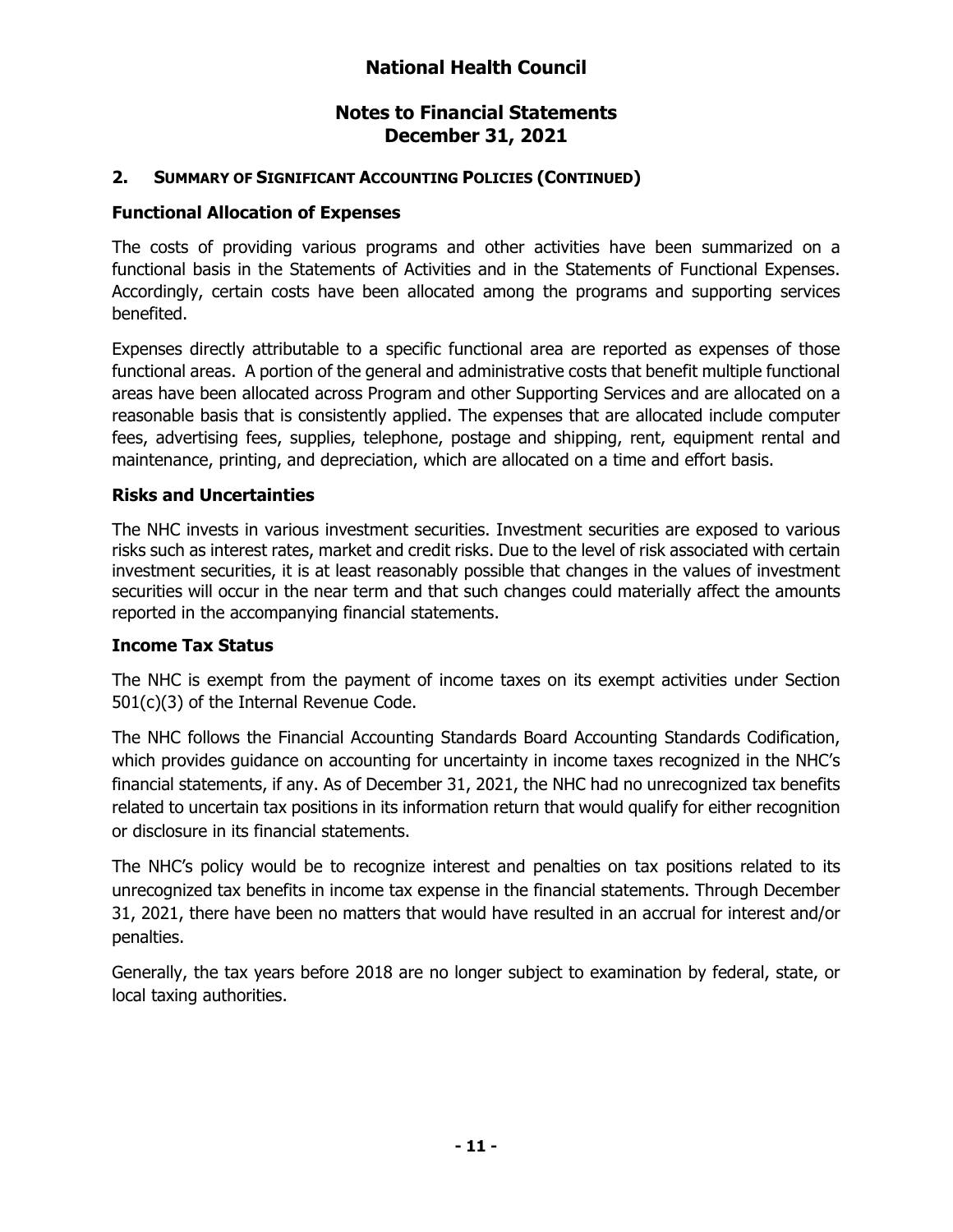# **2. SUMMARY OF SIGNIFICANT ACCOUNTING POLICIES (CONTINUED)**

## **Recently Issued Accounting Pronouncement**

In February 2016, the FASB issued ASU 2016-02, Leases. The update requires a lessee to recognize a right-of-use asset and lease liability, initially measured at the present value of the lease payments, in its statements of financial position. The guidance also expands the required quantitative and qualitative lease disclosures. The guidance is effective beginning in 2022.

#### **Comparative Information**

The financial statements include certain prior-year summarized information in total, but not by net asset class. Such information does not include sufficient detail to constitute a presentation in conformity with accounting principles generally accepted in the United States of America. Accordingly, such information should be read in conjunction with the NHC's financial statements for the year ended December 31, 2020, from which the summarized information was derived.

#### **Subsequent Events**

The NHC has evaluated subsequent events through March 31, 2022, the date on which the financial statements were available to be issued.

#### **3. CONCENTRATION OF CREDIT RISK**

Bank deposit accounts are insured by the Federal Deposit Insurance Corporation (FDIC) up to a limit of \$250,000. As of December 31, 2021, bank balances exceeded the FDIC limit by approximately \$3,600,000. Management believes the risk in these situations to be minimal.

#### **4. INVESTMENTS AND FAIR VALUE MEASUREMENTS**

The NHC invests cash in excess of its immediate needs in marketable securities, which are reported as an investment in the statements of financial position. Following is a schedule of the investment held at December 31:

|                                              | Fair Value |           |  | Level 1 Inputs |  |  |  |  |
|----------------------------------------------|------------|-----------|--|----------------|--|--|--|--|
| Principal Investments Short-Term Income Fund |            | \$562,178 |  | \$ 562,178     |  |  |  |  |

Fixed-income mutual fund - Securities which are traded on a national securities exchange are valued at the last reported sales price on the last business day of the year.

The NHC has categorized its financial instruments based on a three-level fair value hierarchy as follows:

Level 1 – Values are based on quoted prices for identical assets in active markets.

Level 2 – Values are based on quoted prices for similar assets in active or inactive markets.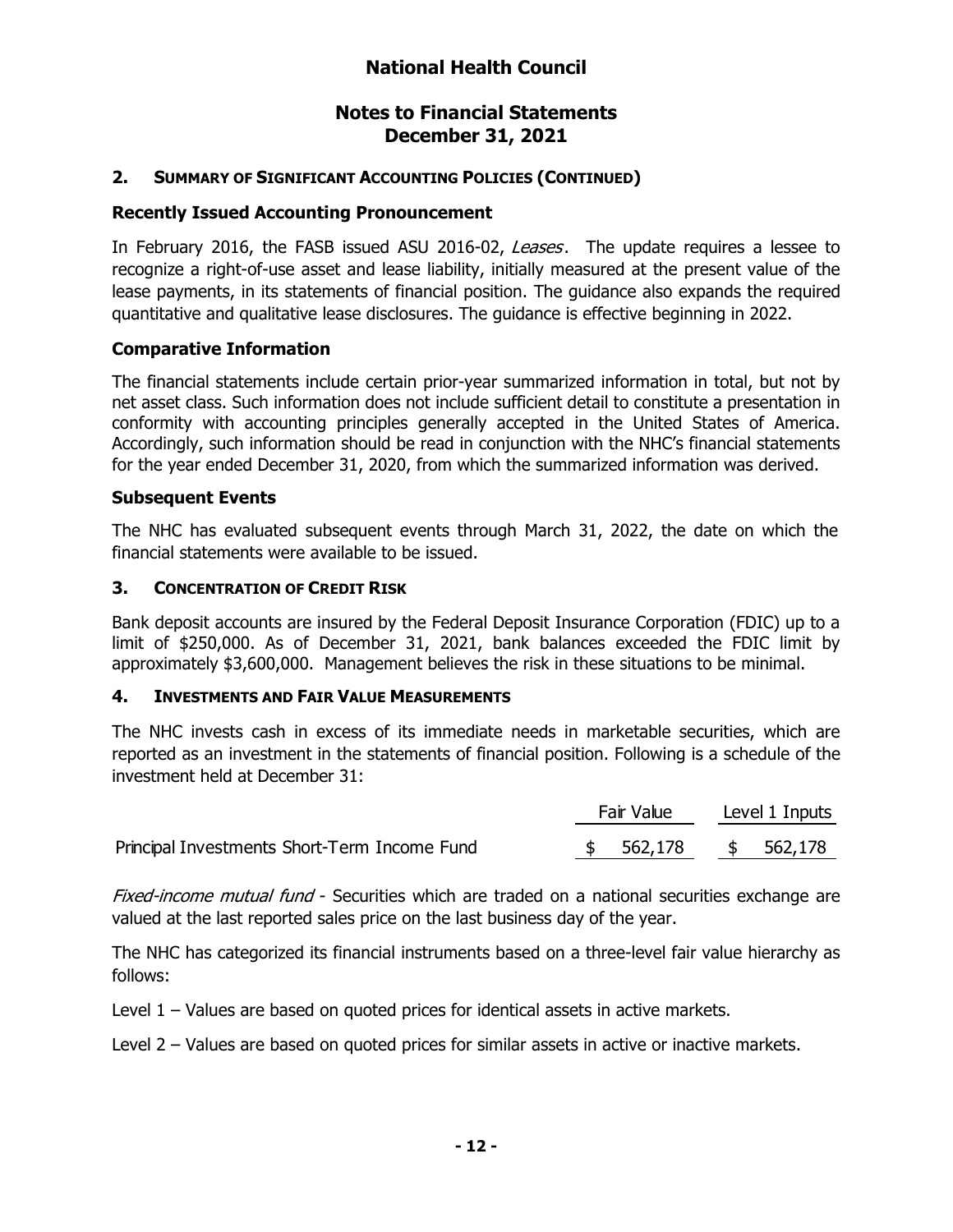## **Notes to Financial Statements December 31, 2021**

#### **4. INVESTMENTS AND FAIR VALUE MEASUREMENTS (CONTINUED)**

Level  $3$  – Value are based on unobservable inputs to measure fair value to the extent that observable inputs are not available, thereby allowing for situations in which there is little, if any, market activity for the asset at the measurement date.

Investment income consisted of the following for the year ended December 31, 2021:

| Dividends and Interest | 16,193    |
|------------------------|-----------|
| Net Gains (Losses)     | (13, 263) |
| Total                  | 2,930     |

Management has evaluated the significance of internal expenses related to the generation of investment income and believes these expenses to be immaterial to the financial statements.

#### **5. PLEDGES RECEIVABLE**

Pledges are due as follows at December 31, 2021:

| In One Year or Less                                                     | \$<br>222,687 |
|-------------------------------------------------------------------------|---------------|
| Between One and Five Years                                              |               |
| Five Years or More                                                      |               |
| Total                                                                   | \$<br>222,687 |
| 6.<br><b>PROPERTY AND EQUIPMENT</b>                                     |               |
| Property and equipment consisted of the following at December 31, 2021: |               |
| Furniture, Equipment and Software                                       | \$<br>181,397 |
| Leasehold Improvements                                                  | 153,708       |
| Website                                                                 | 69,560        |
| Total                                                                   | 404,665       |
| Less Accumulated Depreciation and Amortization                          | (331,217)     |
| Property and Equipment, Net                                             | \$<br>73,448  |

Depreciation and amortization expense was \$42,631 for the year ended December 31, 2021.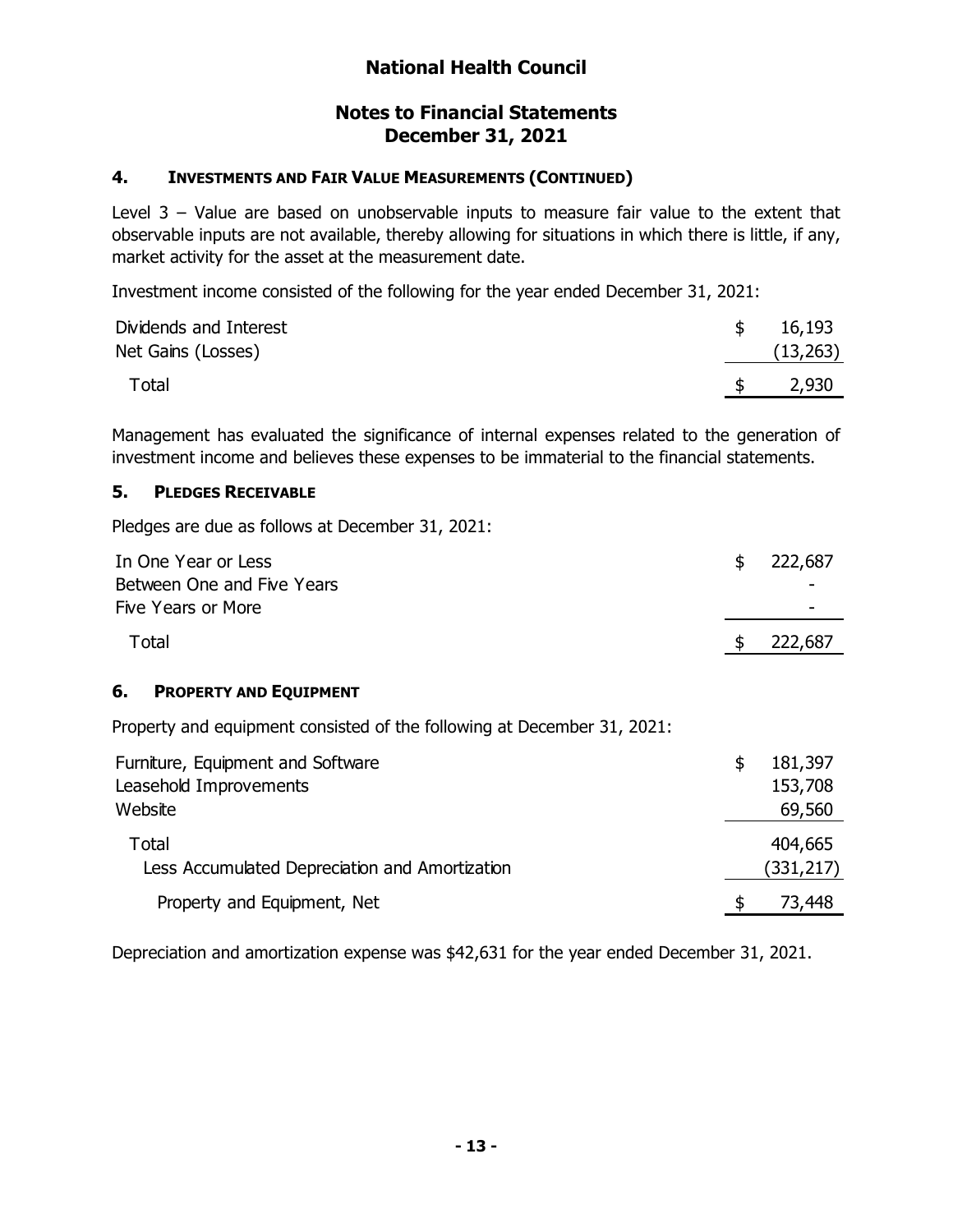# **Notes to Financial Statements December 31, 2021**

#### **7. NET ASSETS**

Net assets with donor restrictions for the year ended December 31, 2021 was as follows:

| <b>Purpose:</b>                  | 2020          | Contributions | Releases          | 2021         |
|----------------------------------|---------------|---------------|-------------------|--------------|
| Patient Engagement               | \$<br>184,606 | \$<br>50,000  | \$<br>(223,600)   | \$<br>11,006 |
| Telemedicine                     |               | 50,000        | (42, 259)         | 7,741        |
| PC-CIS                           |               | 335,000       | (87,078)          | 247,922      |
| PCOs v. Legacy Measures          |               | 64,350        | (6, 540)          | 57,810       |
| FMV Calculator                   | 162,285       |               | (108, 866)        | 53,419       |
| Patient Exchange Experience      | 875           |               | (875)             |              |
| Health Equity                    | 480,712       | 300,000       | (445, 137)        | 335,575      |
| Quality                          | 9,450         |               |                   | 9,450        |
| Value                            | 243,981       | 175,000       | (253, 349)        | 165,632      |
| <b>IVI Patient RoundTable</b>    | 17,580        | 24,024        | (28, 943)         | 12,661       |
| Dissecting the QALY              |               | 97,662        | (539)             | 97,123       |
| Patient Journey Mapping          |               |               |                   |              |
| <b>Toolbox</b>                   | 111,724       |               | (58, 564)         | 53,160       |
| <b>Advocacy Training</b>         | 26,766        |               | (519)             | 26,247       |
| Leadership Conference            | 102,230       | 325,000       | (188, 031)        | 239,199      |
| Washington Reps Retreat          | 8,735         | 219,000       | (92, 272)         | 135,463      |
| Science of PE Symposium          |               |               |                   |              |
| (SPES)                           |               | 75,000        | (74, 724)         | 276          |
| <b>Emerging Issues Fund</b>      | 88,462        | 356,750       | (216, 720)        | 228,492      |
| Center for Education Excellence  | 57,256        |               | (30, 193)         | 27,063       |
| Real World Evidence              | 12,063        |               | (12,063)          |              |
| Center for Patient Driven Value  | 7,475         | 64,212        | (24, 275)         | 47,412       |
| <b>PCORI Real World Evidence</b> | 103,035       | 50,000        | (131, 114)        | 21,921       |
| Innovative Payment Model - AZ    | 24,664        |               | (11,089)          | 13,575       |
| RUNX1                            | 14,981        | 14,000        | (15,703)          | 13,278       |
| Patient Centered Data Elements   | 2,858         | 100,094       | (35, 920)         | 67,032       |
| M-CERSI/CBER                     |               | 24,500        | (17, 137)         | 7,363        |
| COVID-19                         | 46,354        |               | (46, 354)         |              |
| PC-CIS                           |               | 156,800       | (156, 800)        |              |
| NPC - MCDA                       | 968           |               | (968)             |              |
| <b>Total</b>                     | \$1,707,060   | \$2,481,392   | \$<br>(2,309,632) | \$1,878,820  |

Net assets without donor restrictions for the year ended December 31, 2021 were undesignated.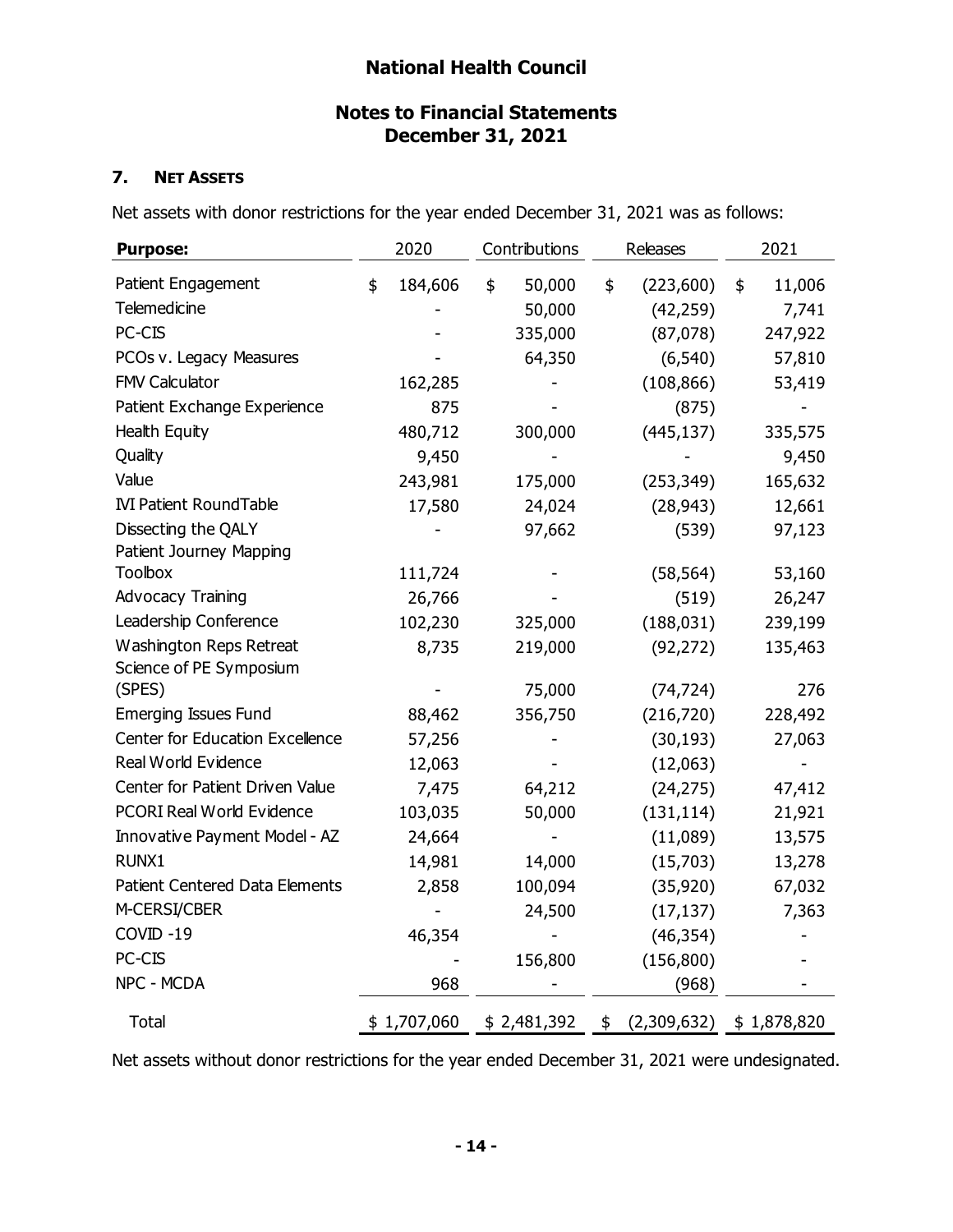# **Notes to Financial Statements December 31, 2021**

#### **8. LEASE COMMITMENTS**

During 2021, the NHC amended its lease for office space to expand its square footage and extend the lease termination date to June 2033. The amended lease has base monthly rental payments of \$26,971 with the first eleven months of rent abated under the amended rental term. The lease also call for escalations in lease payments by 2.5% annually on the anniversary of the lease. The lease abatement, scheduled rent increases, and the tenant improvement allowance give rise to a deferred lease obligation, which is amortized over the term of the lease.

Rent expense was \$211,743 for the year ended December 31, 2021.

As of the December 31, 2021, future minimum lease payments are:

| 2022       | \$<br>77,950 |
|------------|--------------|
| 2023       | 273,751      |
| 2024       | 335,884      |
| 2025       | 344,281      |
| 2026       | 352,888      |
| Thereafter | 2,517,657    |
| Total      | \$3,902,410  |

#### **9. RETIREMENT PLANS**

The NHC maintains a defined contribution retirement plan qualified under Internal Revenue Code Section 403(b) covering substantially all employees. Contributions by the NHC are based on fixed percentages of compensation, up to 8%, based on the participants' years of service.

The NHC also maintains a deferred compensation plan under Internal Revenue Code Section 457(b). Highly compensated employees with a minimum of six months of service may be eligible to participate. The 457(b) plan assets were distributed in 2020.

Total expense under these plans for the year ended December 31, 2021 was \$85,708.